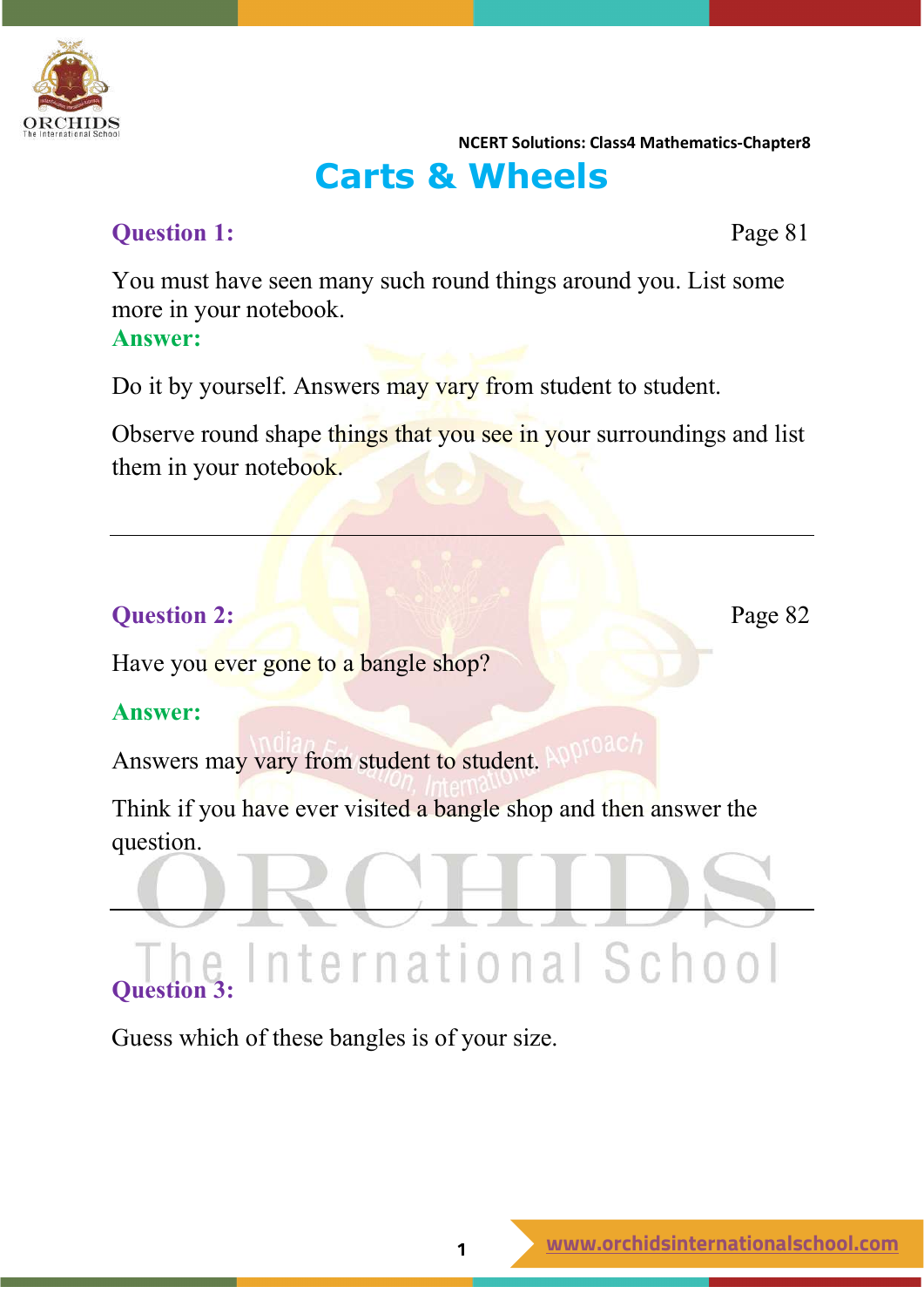



# **Answer:**

Answers may vary from student to student.

Observe the size of the bangles in the given picture and also the size of your wrist and then guess which of the bangles will fit you.

# **Question 4:** *Mulian F.*

Take a wire and make a bangle for yourself. Can your madam or mother wear this bangle?

# **Answer:**

Answers may vary from student to student.

Take a wire and fold it into round shape to make a bangle for yourself and also observe the size of the bangle. The size of the bangle depends upon the length of the wire used. Longer the wire, bigger the size of the bangle.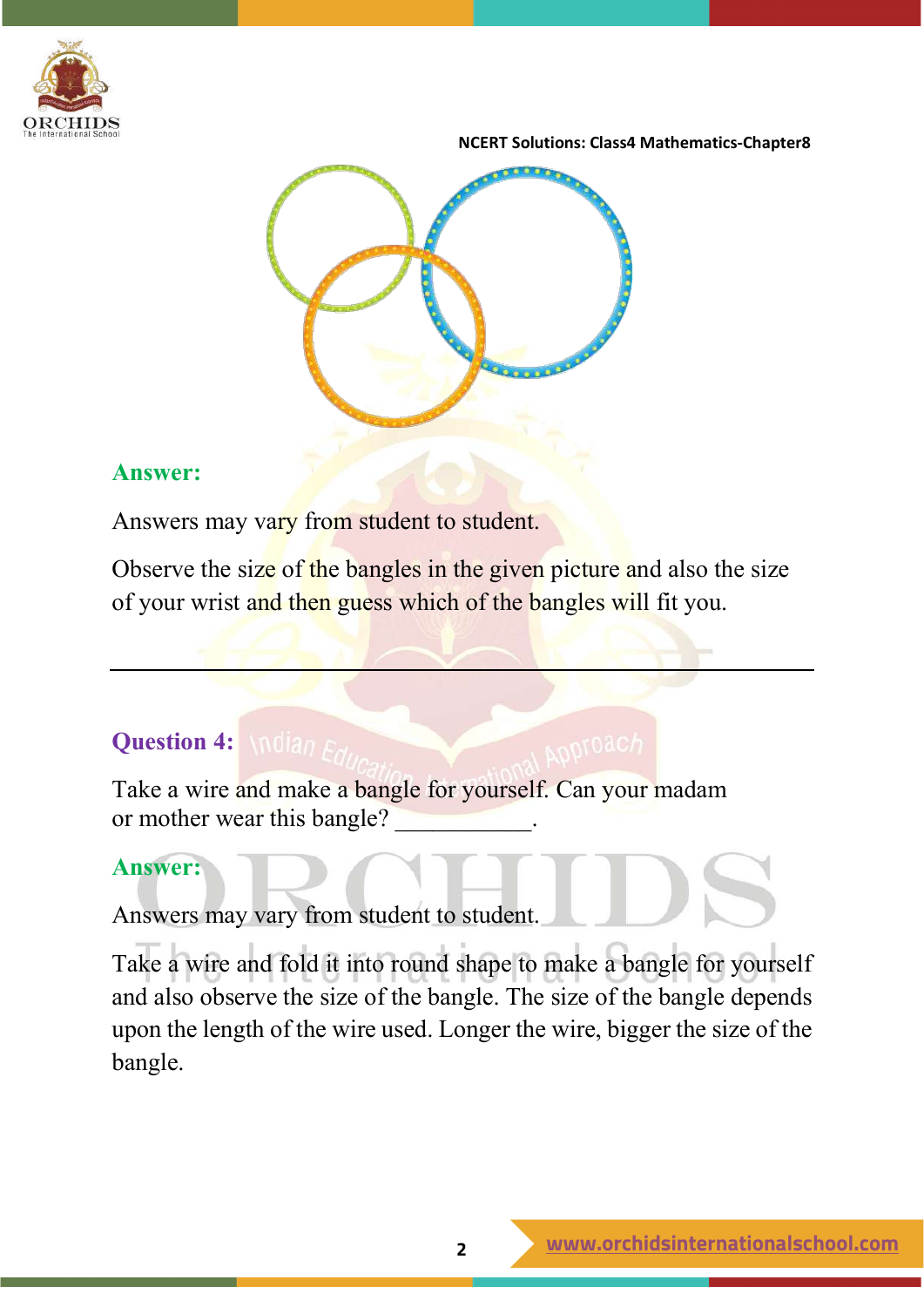

# **Question 5:**

A bangle can be used to trace a circle. What are the other things around you that you can use to trace a circle?

# **Answer:**

Do it by yourself. Answers may vary from student to student.

A circle is a round shape figure with no corners or edges. Look around yourself and note down the round shape things that you see and use it to trace a circle.

Some of the things that you can use to trace a circle are the following:

- Round plate.
- A bottle cap.
- A round pen cap.
- A coin.
- A round glass.
- A bow<sup>1</sup>.

# **Question 6:**

Trace a circle with the help of some of these things in your notebook or on the ground.

Which thing makes the smallest circle?

Which thing makes the biggest circle?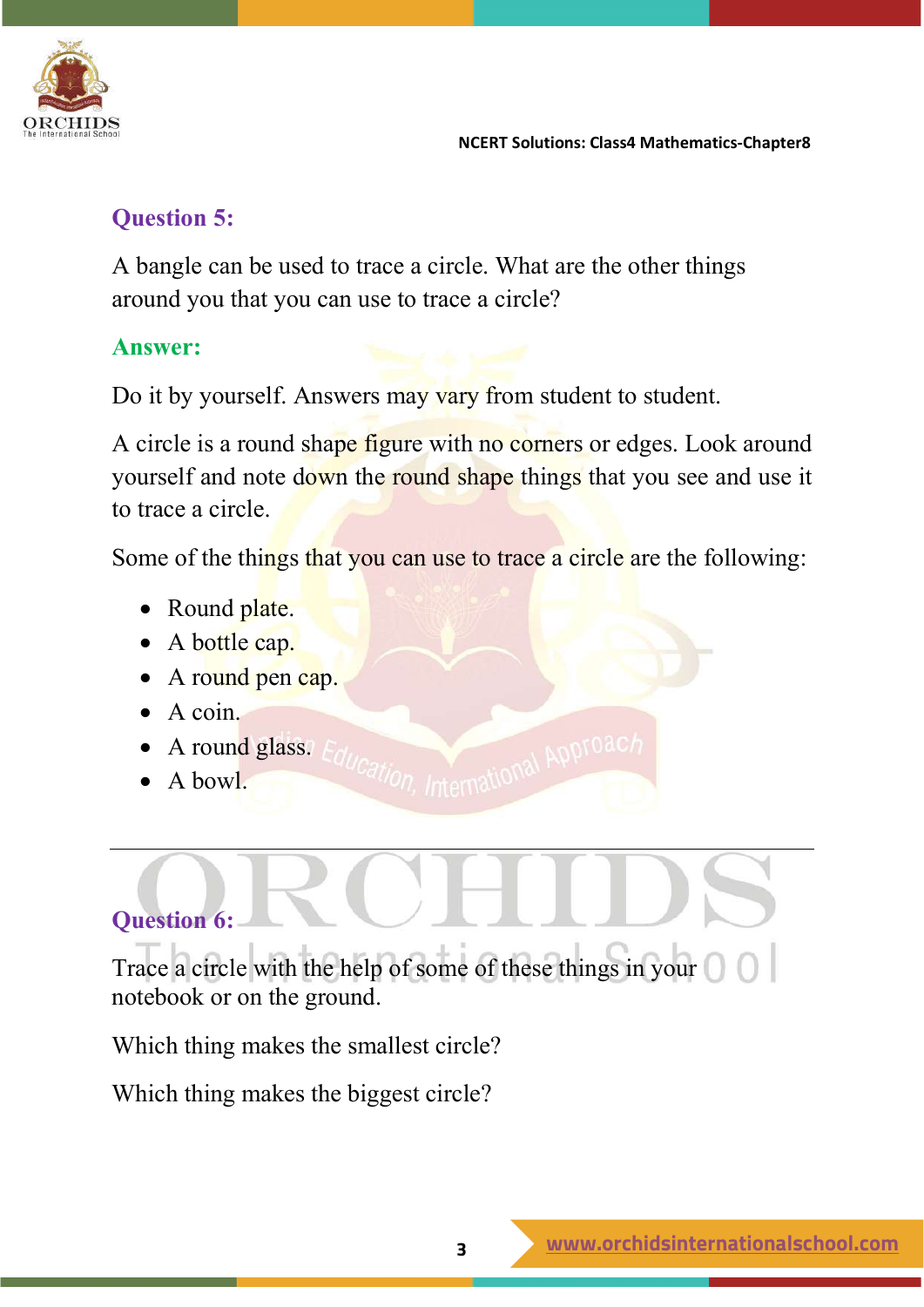

# **Answer:**

Trace circles with the help of the things that you have written in the previous answer and observe the size of each circle.

From the things that is mentioned in the previous answer, the smallest circle can be traced by the pen cap and the biggest circle can be traced by the round plate.



Do you play these games?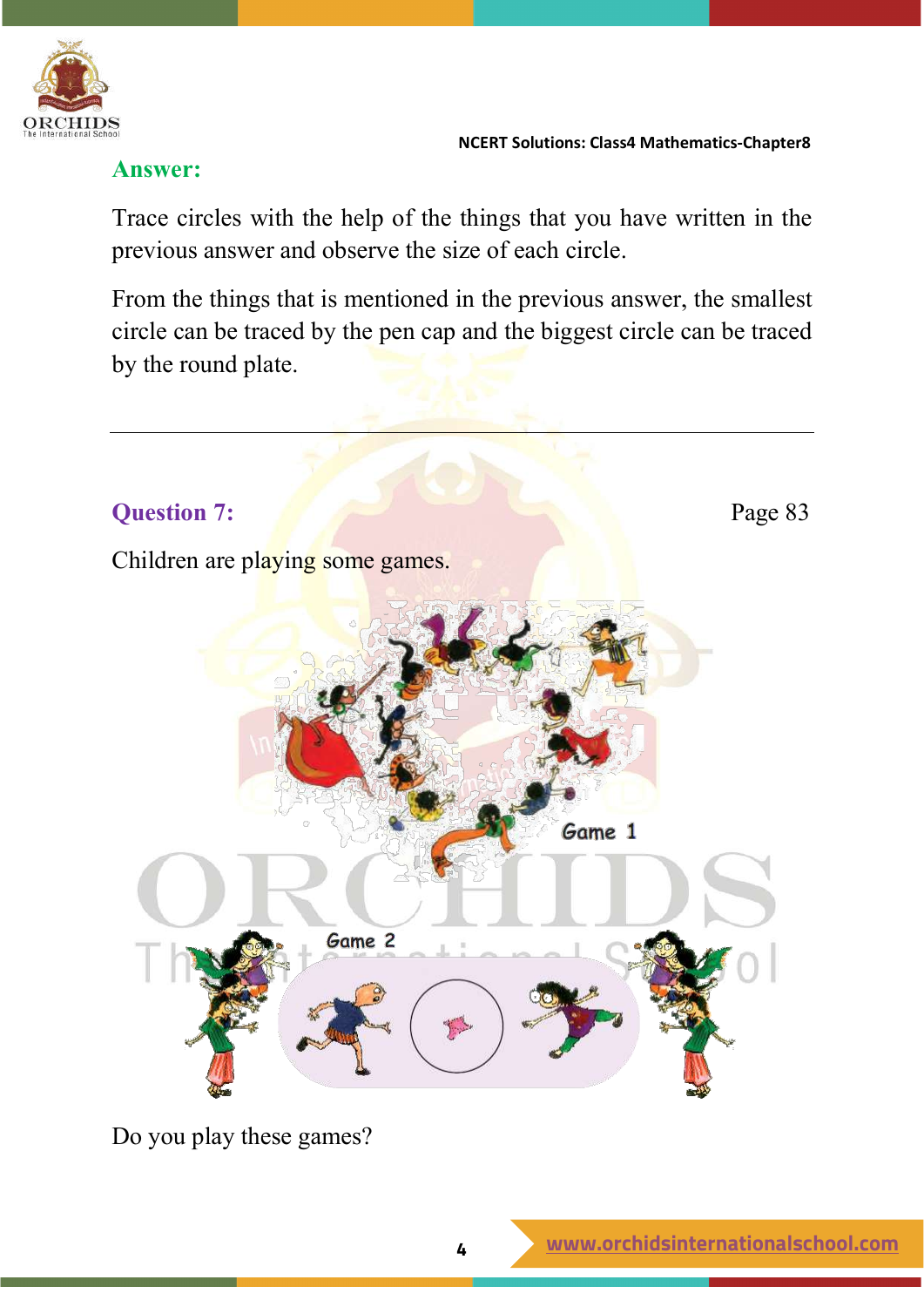

# **Answer:**

Do it by yourself. Answers may vary from student to student.

Look at the games that are shown in the picture and check if you have ever played those games.

# **Question 8:**

Which song do you sing when you play these?

# **Answer:**

Do it by yourself. Answers may vary from student to student.

If you play these games write the name of the songs that you sing while playing.

# **Question 9:**

Why do we make a circle in each of these games?

# **Answer:**

We make circle in each of these games so that the distance from the centre to each of the players are the same. This means that each player will get equal chance and opportunity.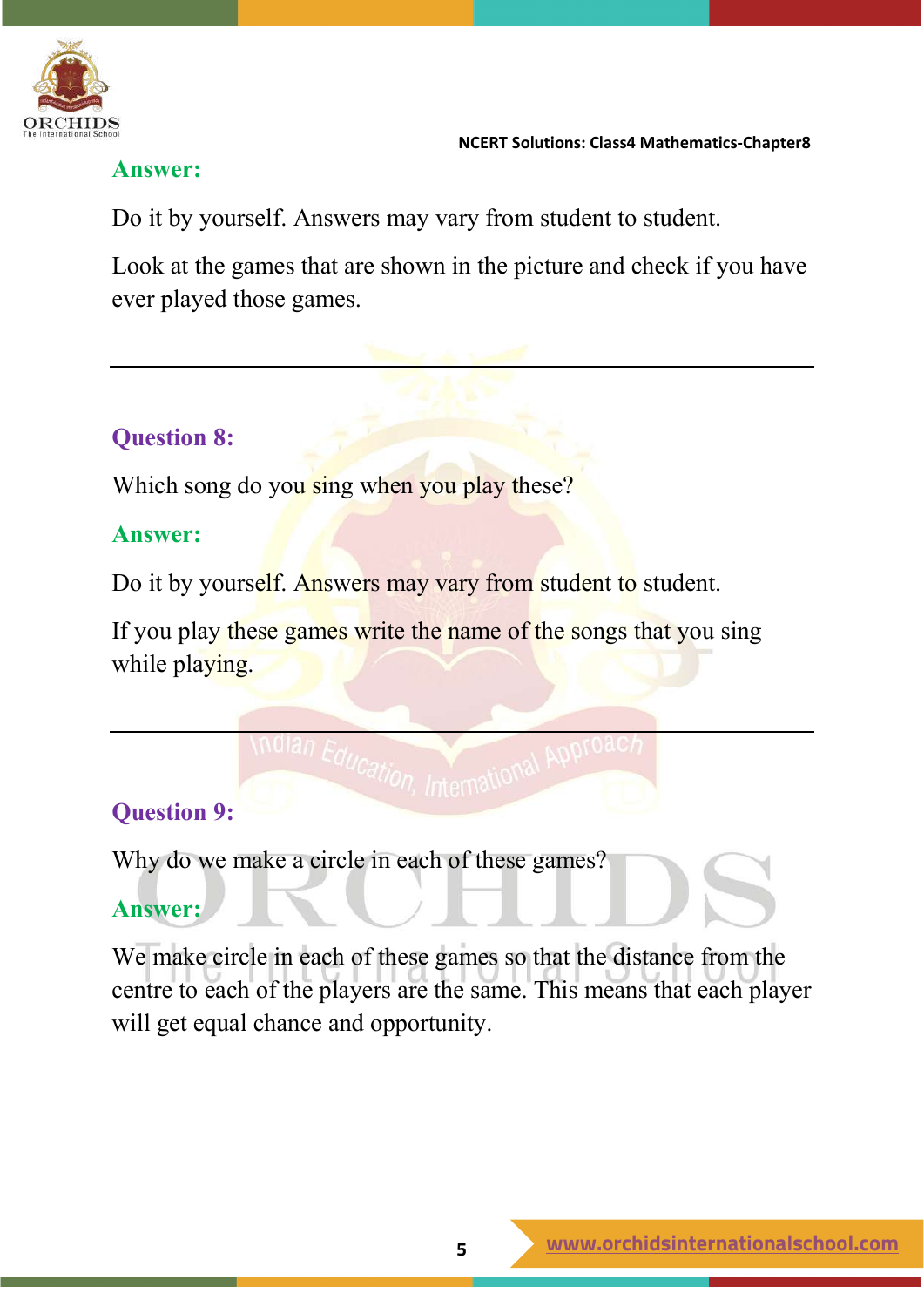

# **Question 10:**

What if a rectangle was made? Discuss.

# **Answer:**

A rectangle is four side figures with corners and edges. If a rectangle is made instead of a circle, the distance of each player will not be the same from the centre of the rectangle. So, each player will not get equal chance and opportunity.

# **Question 11:**

Think of some other games you play by making circles.

# **Answer:**

Do it by yourself. Answers may vary from student to student.

Following are few examples of such game.

- Musical Chair.
- Truth and dare.
- Passing the Parcel.

# he International Sc

# **Question 12:** Page 84

Is any of these a good drawing of a circle? Discuss.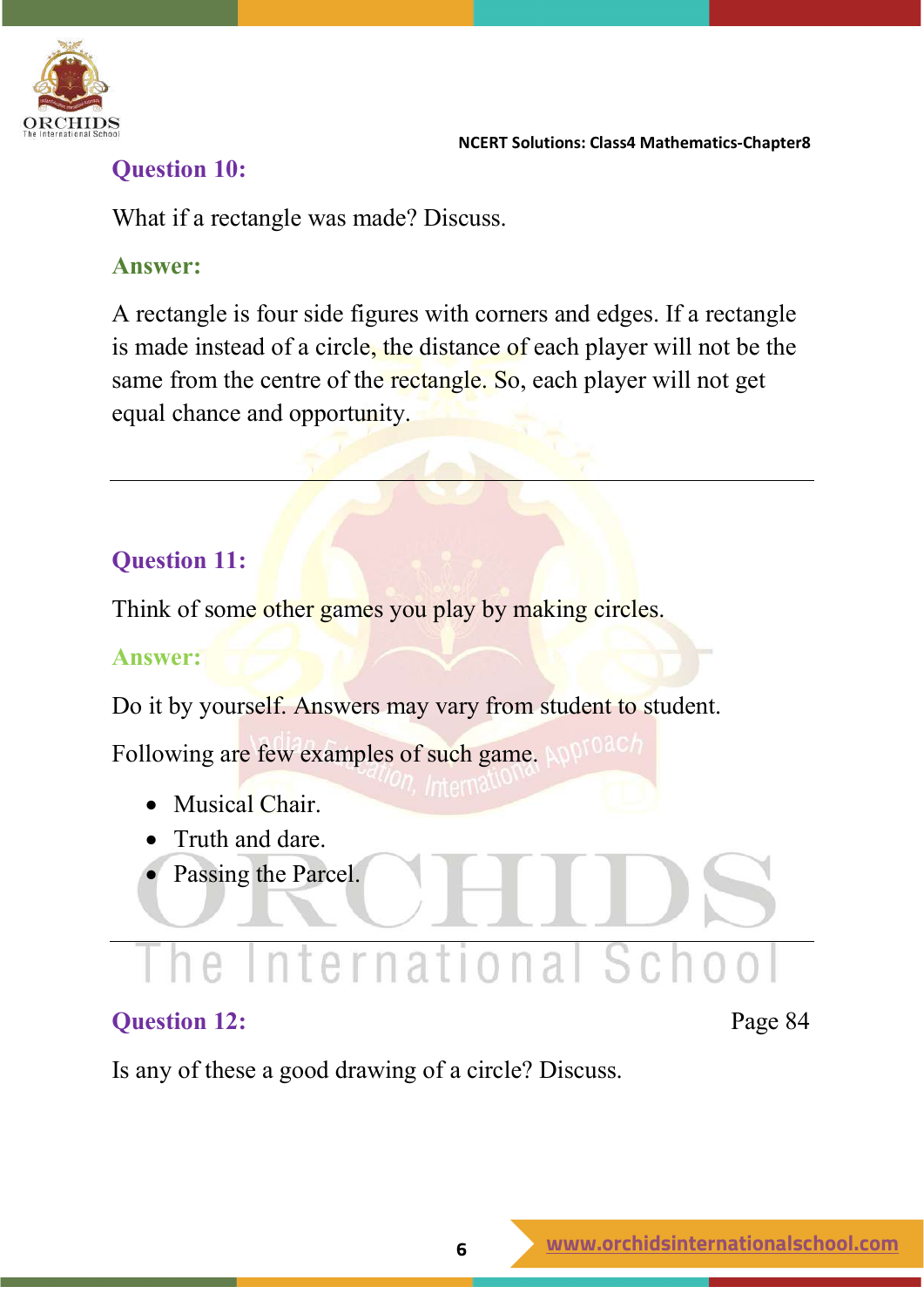



## **Answer:**

No, none of the circles drawn by them are good.

# **Question 13:**

Can you draw a circle on the floor with chalk? Try.

# **Answer:**

Do it by yourself. Take a chalk and try to draw a circle on the floor. Draw a small circle to get a good circle.

# e International Sc

# **Question 14:**

Also draw a circle in your notebook using a pencil.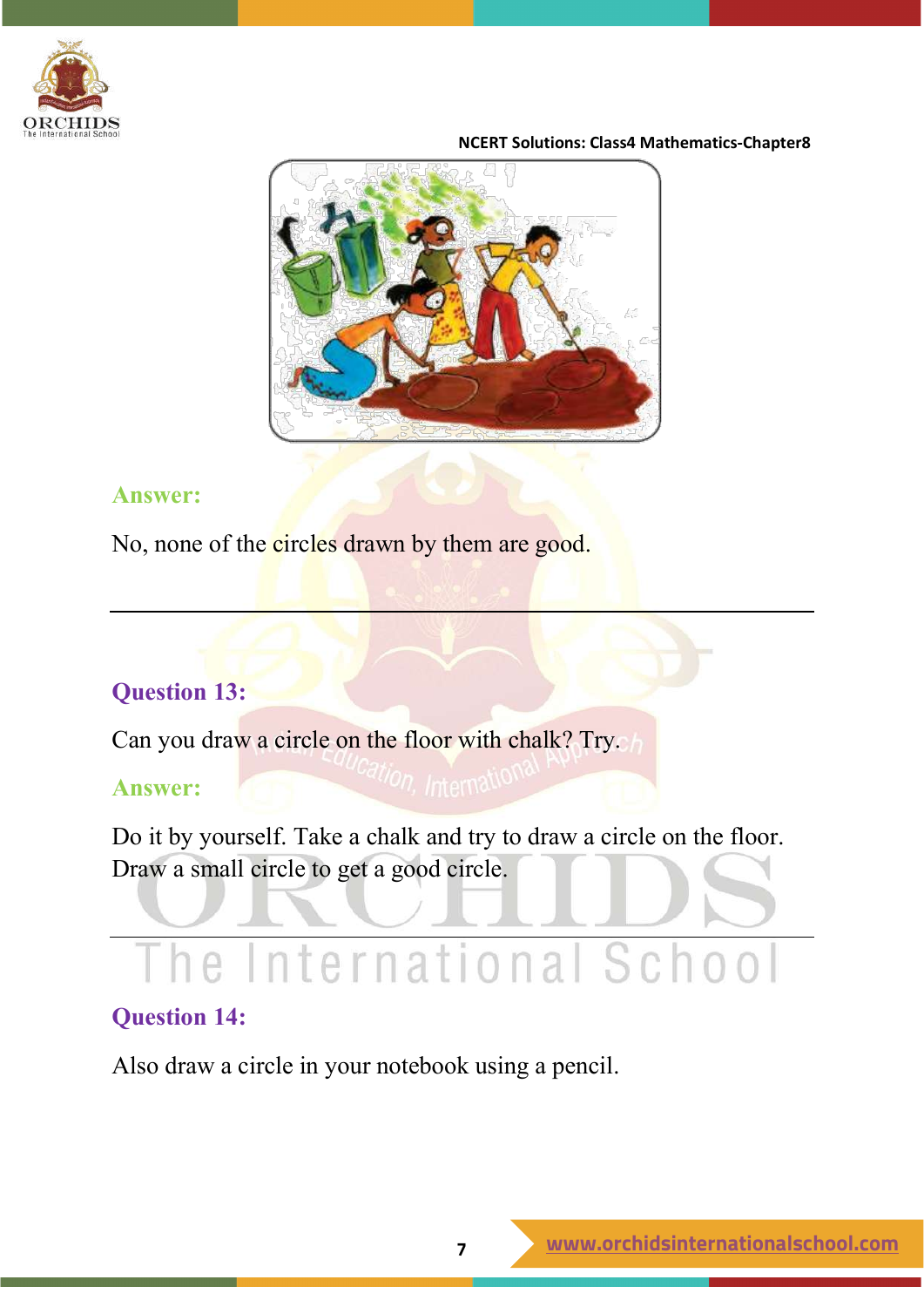

# **Answer:**

Do it by yourself. Take a pencil and try to draw a circle on the notebook.

# **Question 15:**

Look at the circles drawn by friends. Who has drawn the best circle?

# **Answer:**

Do it by yourself as directed. Answers may vary from student to student.

Ask your friends to draw a circle in the notebook and on the floor. Then compare the drawing of circles and see who has drawn the best circle.

# **Question 16:** Page 85

Can you also make a circle with a rope and nails like Ariba?

# **Answer:**

Do it by yourself. Answers may vary from student to student.

Take help of your friends and try to make a circle with a rope and nails. Check if you are able to make a good circle or not.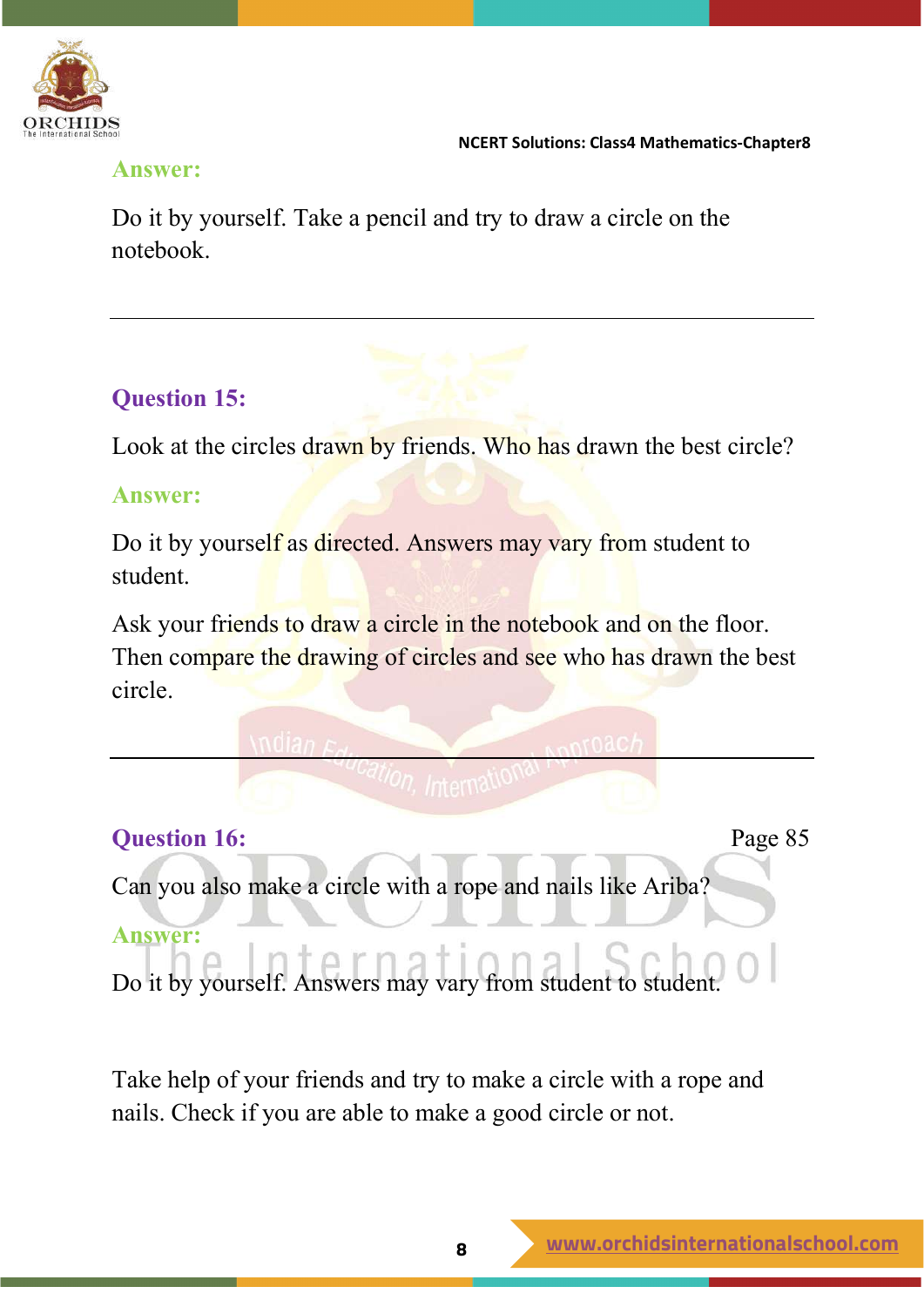

# **Question 17:**

Do the activity in small groups. Each group should take a rope of a different length. See the circles made by different groups?

# **Answer:**

Do it by yourself as directed. Answers may vary.

Make three to four small groups and ask each group to make a circle with a rope of different length. Observe the shapes and the sizes of the circles made by differennt group.

# **Question 18:**

Which group made the smallest circle?<br>How long was their rope?

How long was their rope?

# **Answer:**

Do it by yourself. Answers may vary.

Observe the sizes of the all the circles made by each group. Write which group has made the smallest circle and also measure the length of the rope they have used.  $\Box$   $\Box$   $\Box$   $\Box$   $\Box$   $\Box$   $\Box$ 

# **Question 19:**

Does longer rope make bigger circle?Why is it so?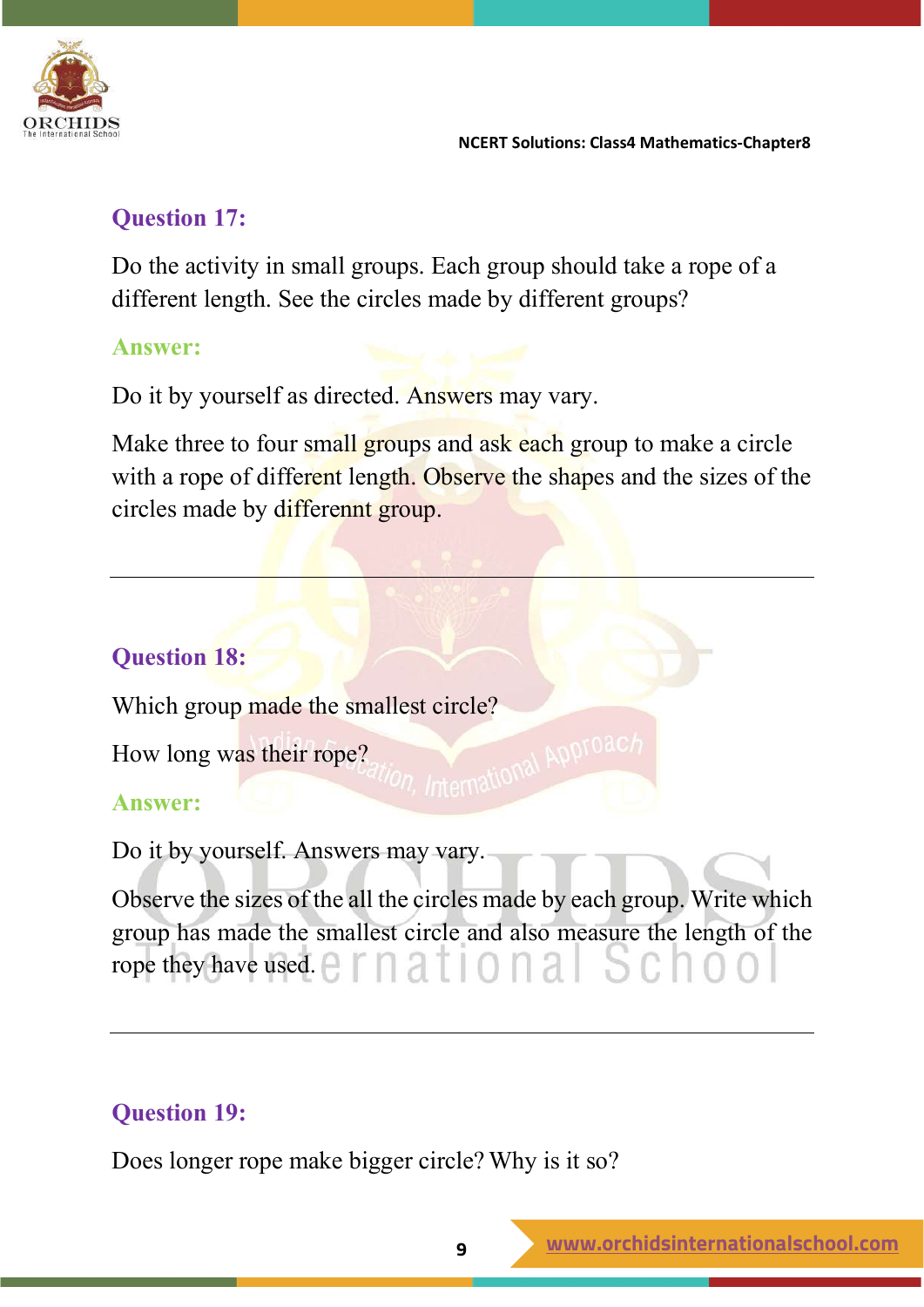

## **Answer:**

Measure the length of the rope each group had used and then observe the size of the circle made by the rope.

You will notice that the longer the rope the bigger is the circle. It is because the length of the rope is equal to the radius of the circle. A bigger circle has a bigger radius.

# **Question 20:**

What was the radius of the smallest circle?

# **Answer:**

Do it by yourself. Answers may vary from student to student.

The radius of the smallest circle is the length of the smallest rope. Measure the length of the smallest rope.

# **Question 21:** Page 86

Draw the radius of this bangle using a ruler. Measure the length of the radius.

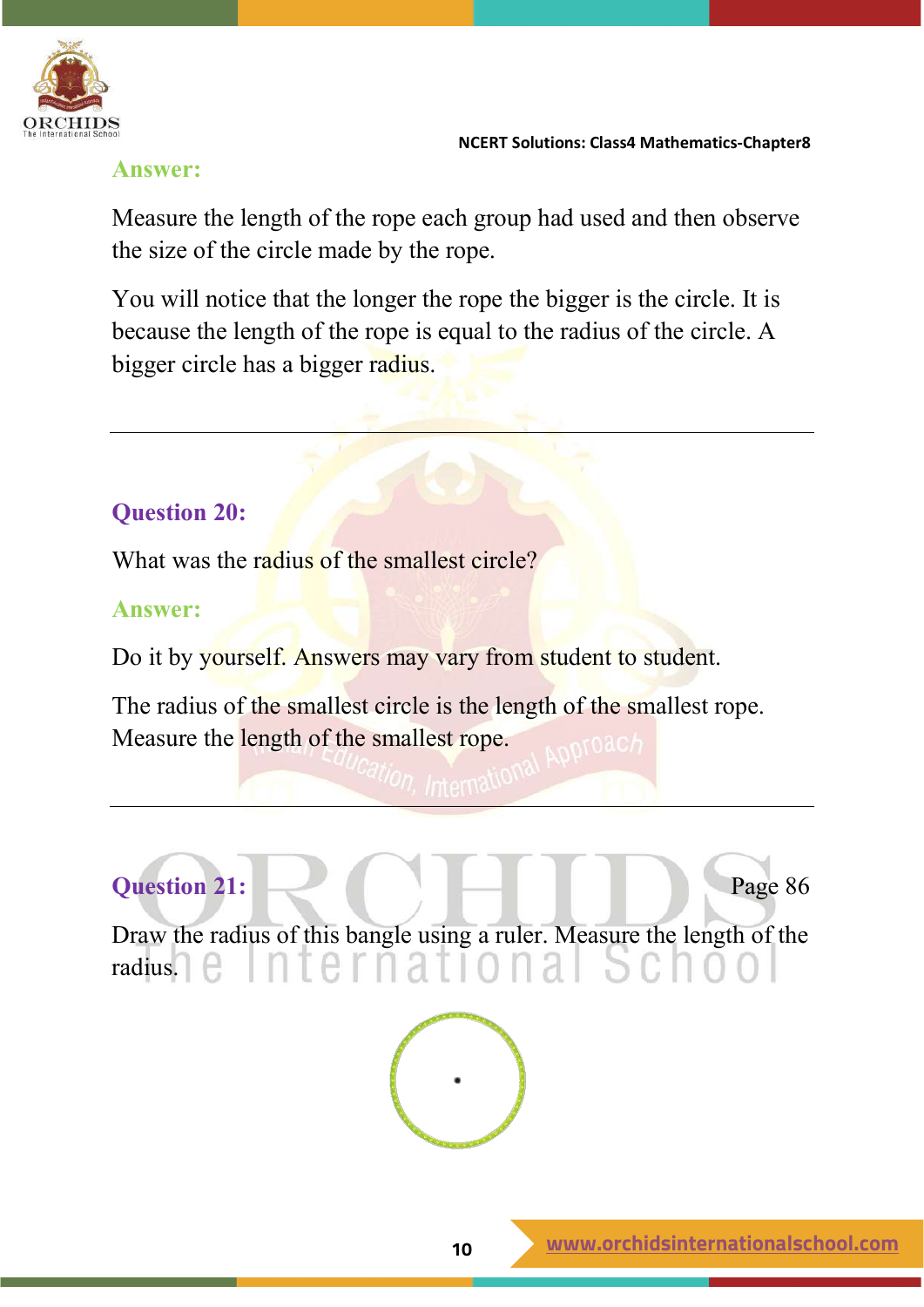

## **Answer:**

The black dot in the given picture is the centre of the bangle.

The radius of the circle is the distance from the centre to the point on the circle.

Draw a line from the black dot to the bangle to make the radius of the bangle.



Use a ruler to measure the length of the radius of the bangle. The approximate length of the radius of the bangle is 2 cm.

# **Question 22:**

Now see what your friends have drawn. Discuss the length of the radius they measured. Is it the same as yours?

# Answer: e International School

Do by yourself as directed.

Ask your friends to draw and measure the radius of the given bangle.

The measured radius of the bangle should be same as yours.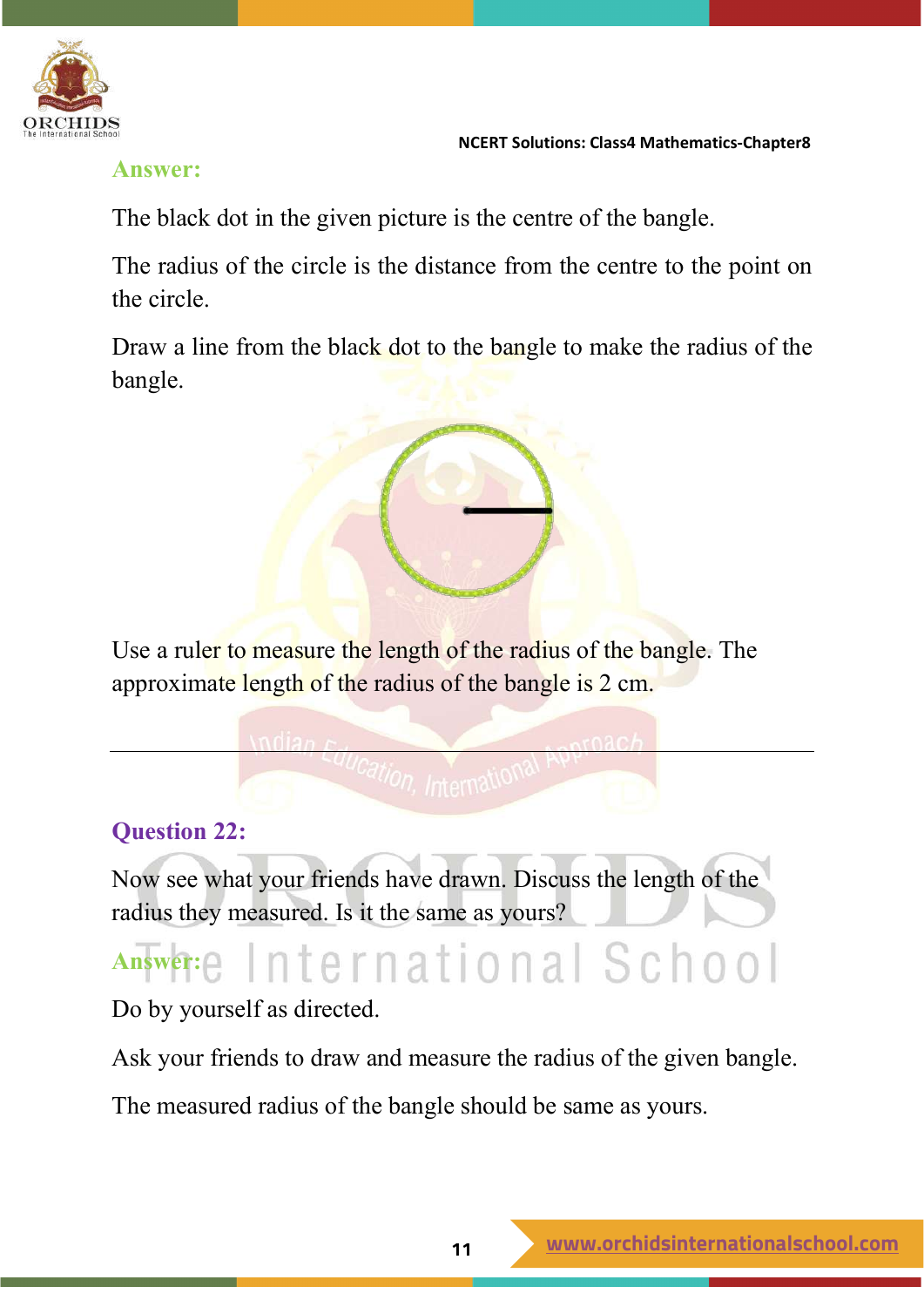

# **Question 23:**

Draw the radius of these circles.

Guess which circle has the longer radius.



## **Answer:**

Draw a line from the centre of the circle to a point on the circle.



The blue circle has a longer radius.

#### Ťе  $\cap$   $\Gamma$ a e a Ť  $\mathbb I$

# **Question 24:**

Measure the radius of both the circles using a ruler. Write the length of their radius.

Radius of the green circle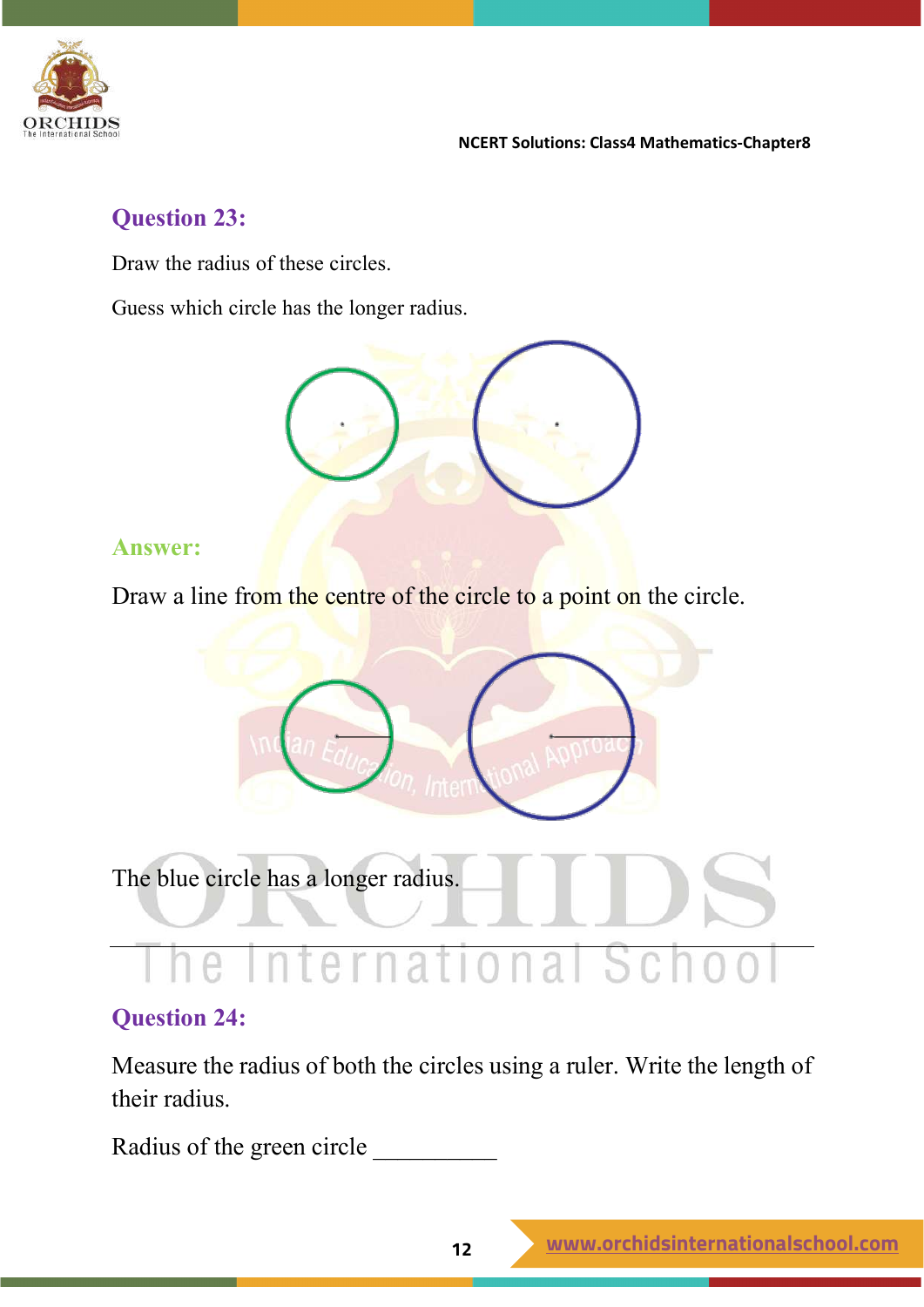

Radius of the blue circle \_\_\_\_\_\_\_\_\_\_

# **Answer:**

Take a ruler and measure the lengths of radius of each circle.

The correct answer is:

Radius of the green circle is about 1 cm.

Radius of the blue circle is about 1.8 cm.

# **Question 25:**

Measure the radius of the wheels of a bicycle or a bullock-cart. You can use a thread or a measuring tape.

Are all the wheels of a bicycle or a bullock cart of the same radius?

## **Answer:**

Do it by yourself as directed. Answers may vary from student to student.

Wheels of a bicycle and a bullock-cart are circular in shape. Look around your surroundings for a bicycle or a bullock-cart. Use a thread or a measuring tape and measure the radius of the wheels of a bicycle or a bullock-cart.

You will observe that the radius of all the wheels of a bicycle or a bullock-cart are the same.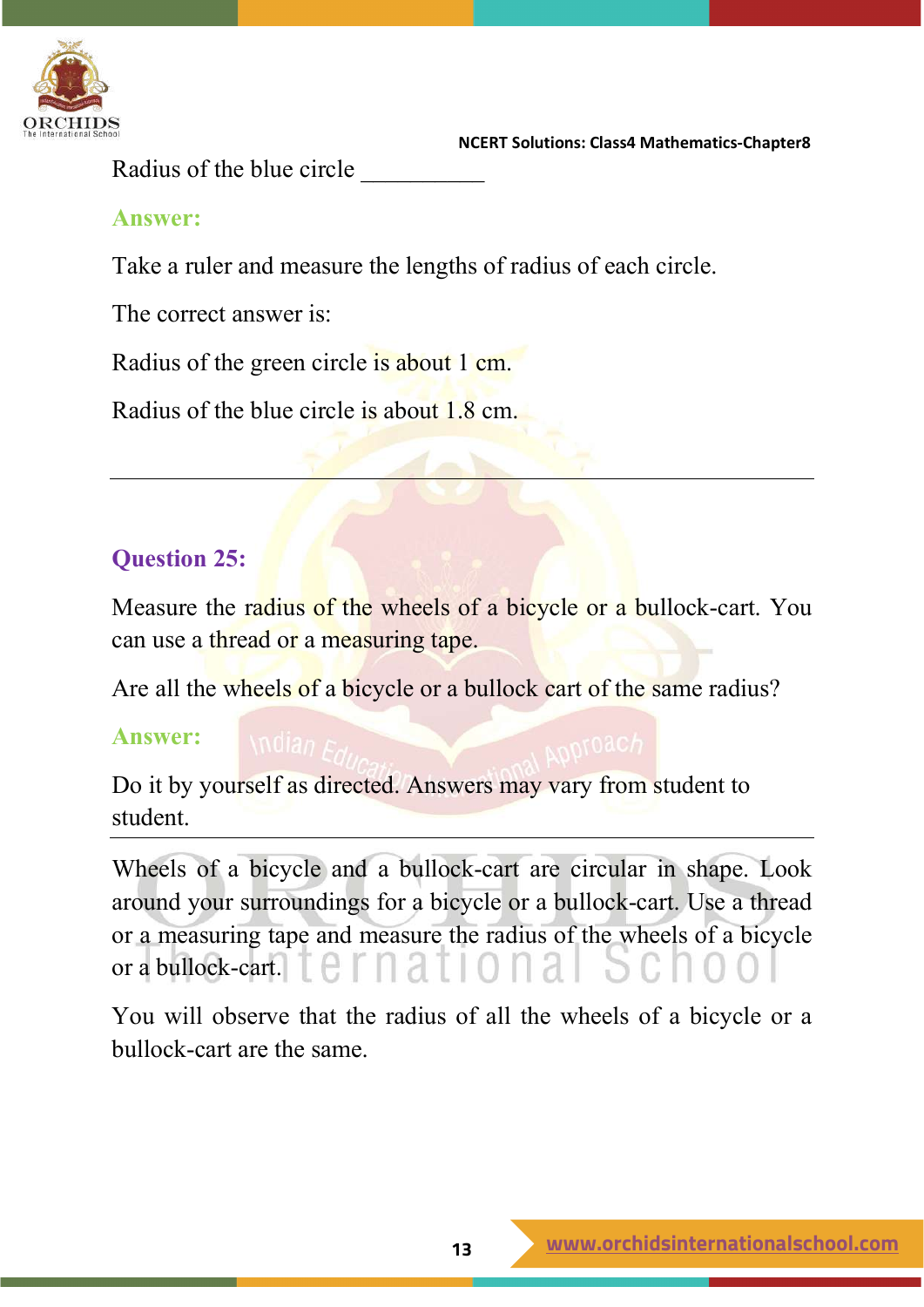

# **Question 26:**

Have you seen a tractor or a road roller?

# **Answer:**

Do it by yourself.

A tractor or a road roller is a motor vehicle that has large circular wheels. Think and answer if you have ever seen a tractor or a road roller.

# **Question 27:**

Which is the biggest wheel you have ever seen?

# **Answer:**

Do it by yourself. Answers may vary from student to student.

# **Question 28:**

Are all wheels of a tractor or road roller of the same radius?

# Answer: **c** International School

A tractor or a road roller has wheels of different sizes. Therefore, all wheels of a tractor or road roller are not of the same radius.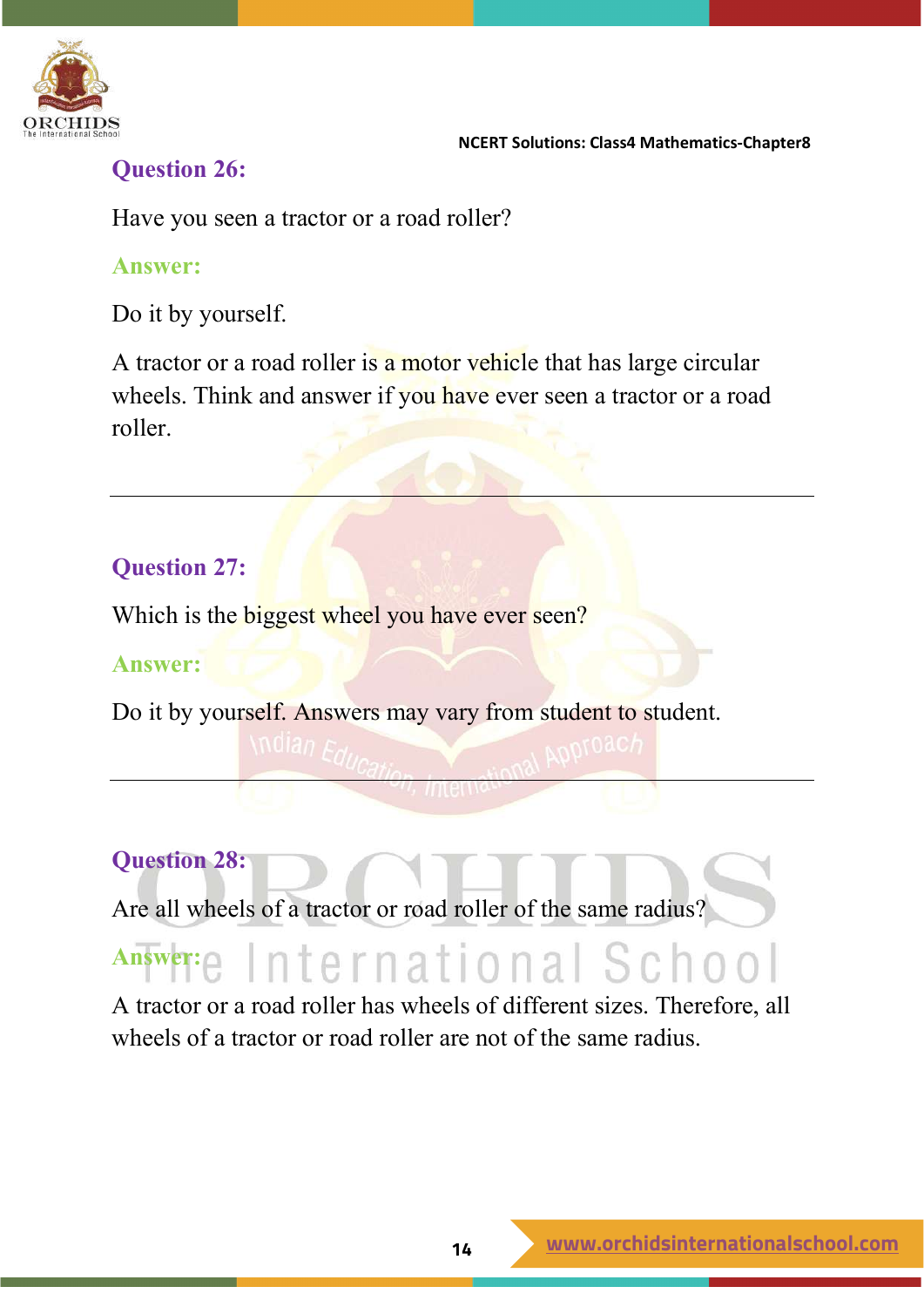

 **NCERT Solutions: Class4 Mathematics-Chapter8 Ouestion 29:** Page 87

Lali and Kali are tied to a pole with ropes. Kali has a longer rope. Who can look for more grass to eat?



# **Answer:**

Consider each rope as a radius of a circle. Since Kali has a longer rope, Kali can move around a bigger circular area.

So, Kali can look for more grass to eat.

# **Question 30:** Pg 88 Do you get a circle? **Answer:**

Do it by yourself.

Take a compass and open it. Place the tip of the compass on the paper and then move the pencil around without moving the tip. Check did you get a circle or not.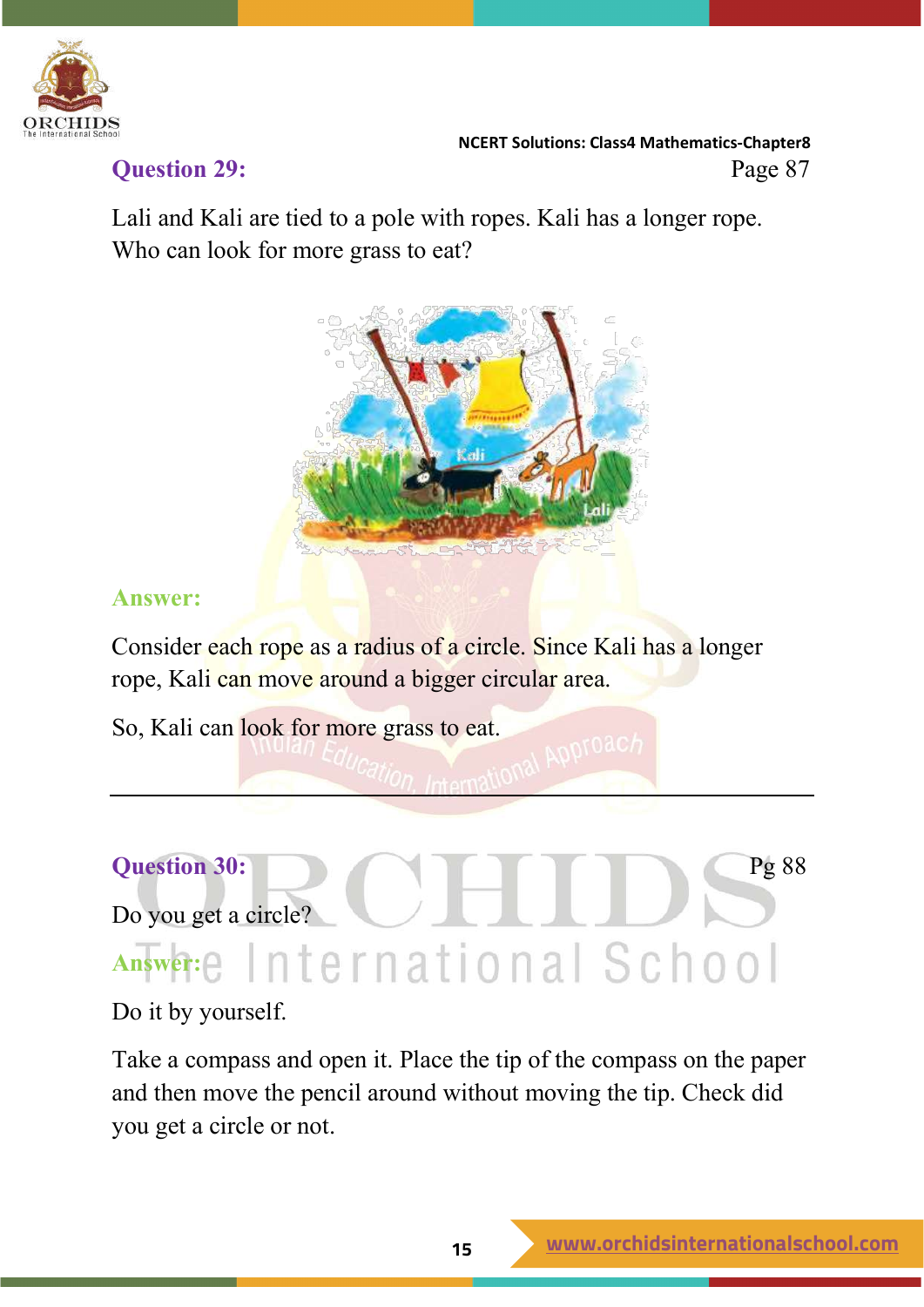

# **Question 31:**

Is this circle better than the one you made earlier without a compass? Draw the radius of this circle and measure it.

# **Answer:**

Do it by yourself.

Compare the circles which you have drawn with a compass and the one you have drawn with the help of ropes.

The circle drawn with the help of the compass should be better and smoother than the circle drawn with the ropes.

Draw a line from the point where you placed the tip of the compass to a point on the circle to get the radius of the circle.

Use a ruler to measure the length of the radius drawn by you.

# **Question 32:**

Now you can make your own designs like Daljeet had made. How many did you make?

# Answer: elnternational School

Do it by yourself. Answers may vary from student to student.

Following are some sample designs: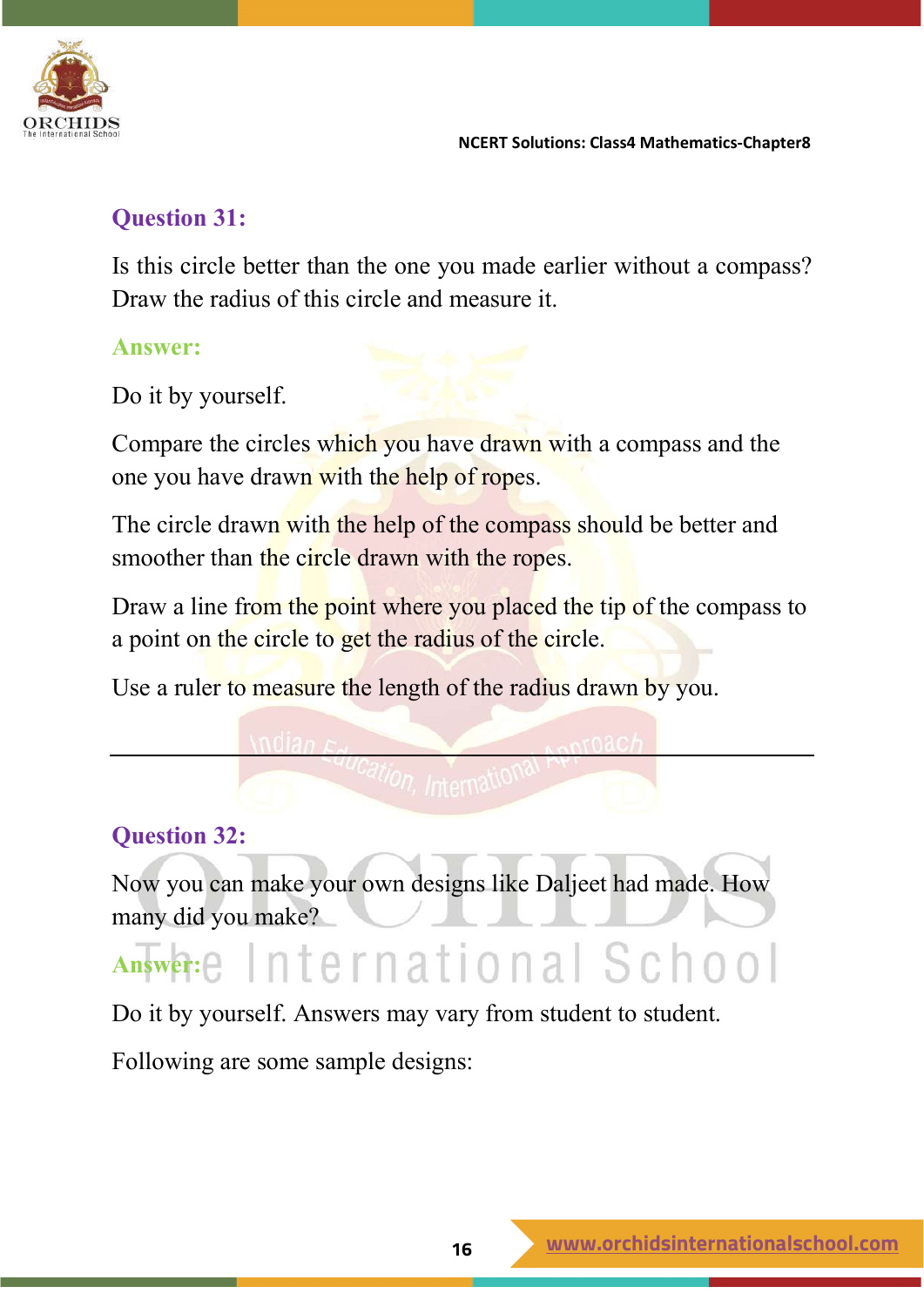



# **Question 33:**

Guess how this design has been made. Use a compass to make a similar one in the box.

# **Answer:**

e

Answer:  $\frac{\text{Midian } E_{\text{Al}}}{\text{Mernal} \cdot \text{Mational} \cdot \text{Mational} \cdot \text{Mational} \cdot \text{Mational} \cdot \text{Mational} \cdot \text{Mational} \cdot \text{Mational} \cdot \text{Mational} \cdot \text{Mational} \cdot \text{Mational} \cdot \text{Mational} \cdot \text{Mational} \cdot \text{Mational} \cdot \text{Mational} \cdot \text{Mational} \cdot \text{Mational} \cdot \text{Mational} \cdot \text{Mational} \cdot \text{Mational} \cdot \text{Mational} \cdot \text{Mational} \cdot \text{Mational} \cdot \text{Mational} \cdot \text{M$ smaller circles inside.

The opposite half side of each smaller circle is then erased to get the design.nternational School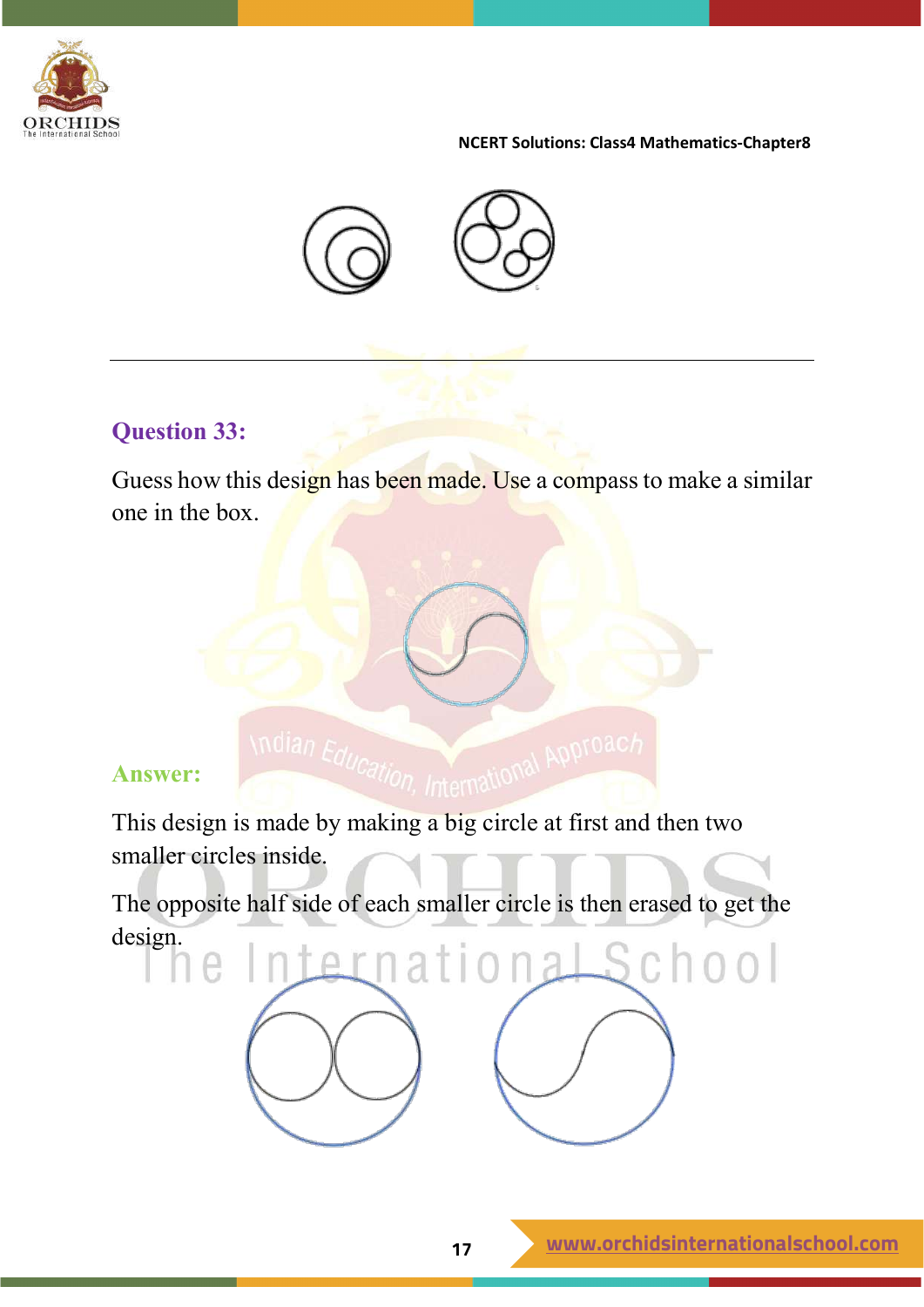

# **Question 34:** Page 89

Why did Naina get such a drawing? Discuss.

# **Answer:**

While drawing the circle with the compass Naina must have removed the tip of the circle that has changed the centre of the circle.

# **Question 35:**

Can a circle have more than one centre?

# **Answer:**

No, a circle can have many radii but cannot have more than one centre.

# **Question 36:**

Did any one of you ever get a shape like Naina's?

# **Answer:**

Do it by yourself. Answers may vary.

Observe the shape of the circles which you and your friends have drawn using the compass and check if it looks similar to Naina's.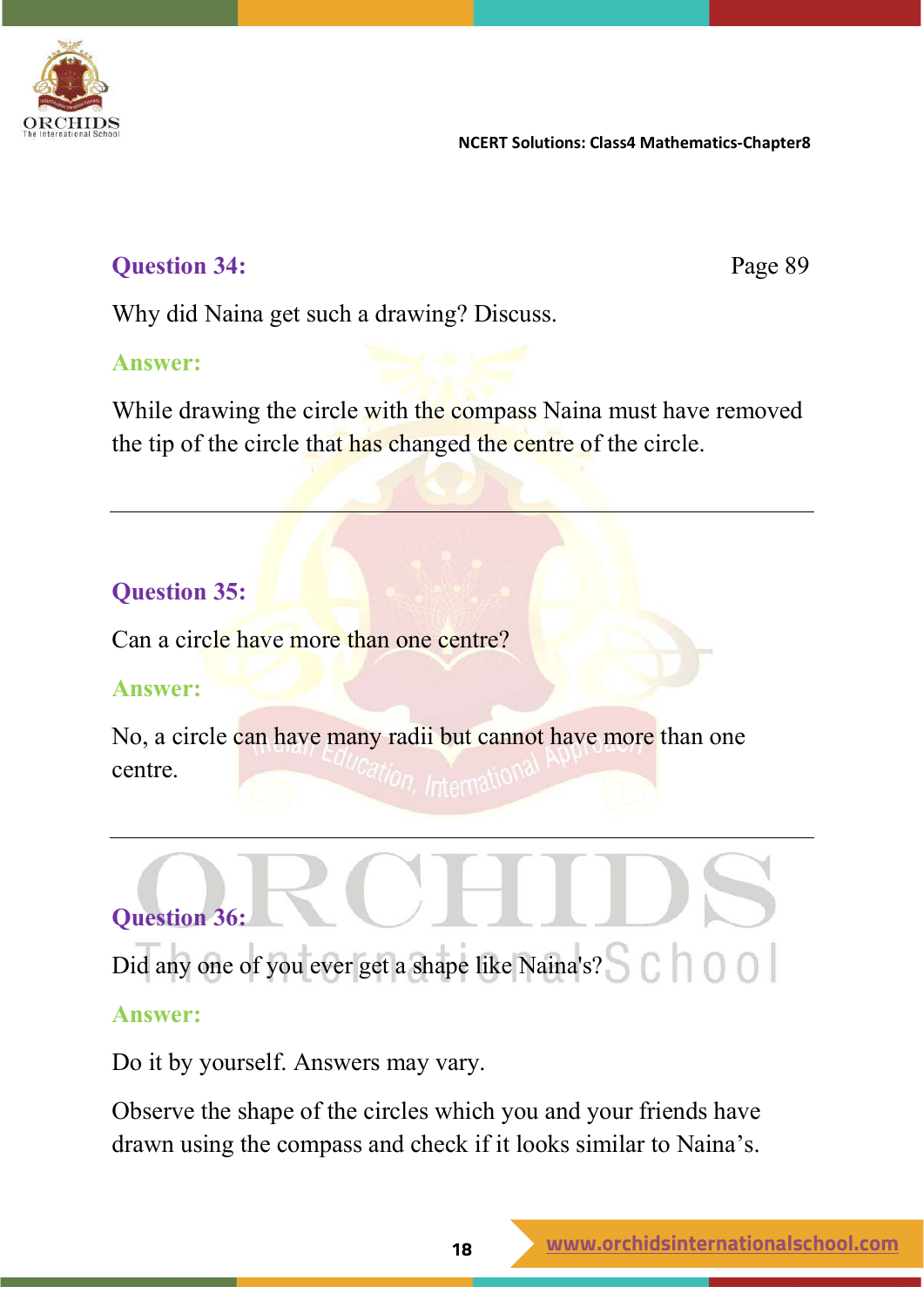

# **Question 37:** Page 91

Now you trace a circle on a paper using a bangle. Cut it. Then find its centre like Sameena did?

# **Answer:**

Do it yourself. Use a bangle and trace a circle on a paper and then cut the circle.

Fold the circle from the middle to divide it into two parts and again fold the folded circle from middle to divide it into four parts. Then open the folded circle. You will find two creased lines. The point where these lines intersect each other is the centre of the circle.

# **Question 38:** Page 92

You also try to balance a plate or a round lid on your finger. Where does it balance?

# **Answer:**

Do it by yourself. Take a plate or a round lid on your finger and try to balance it.

It will get balanced at the centre.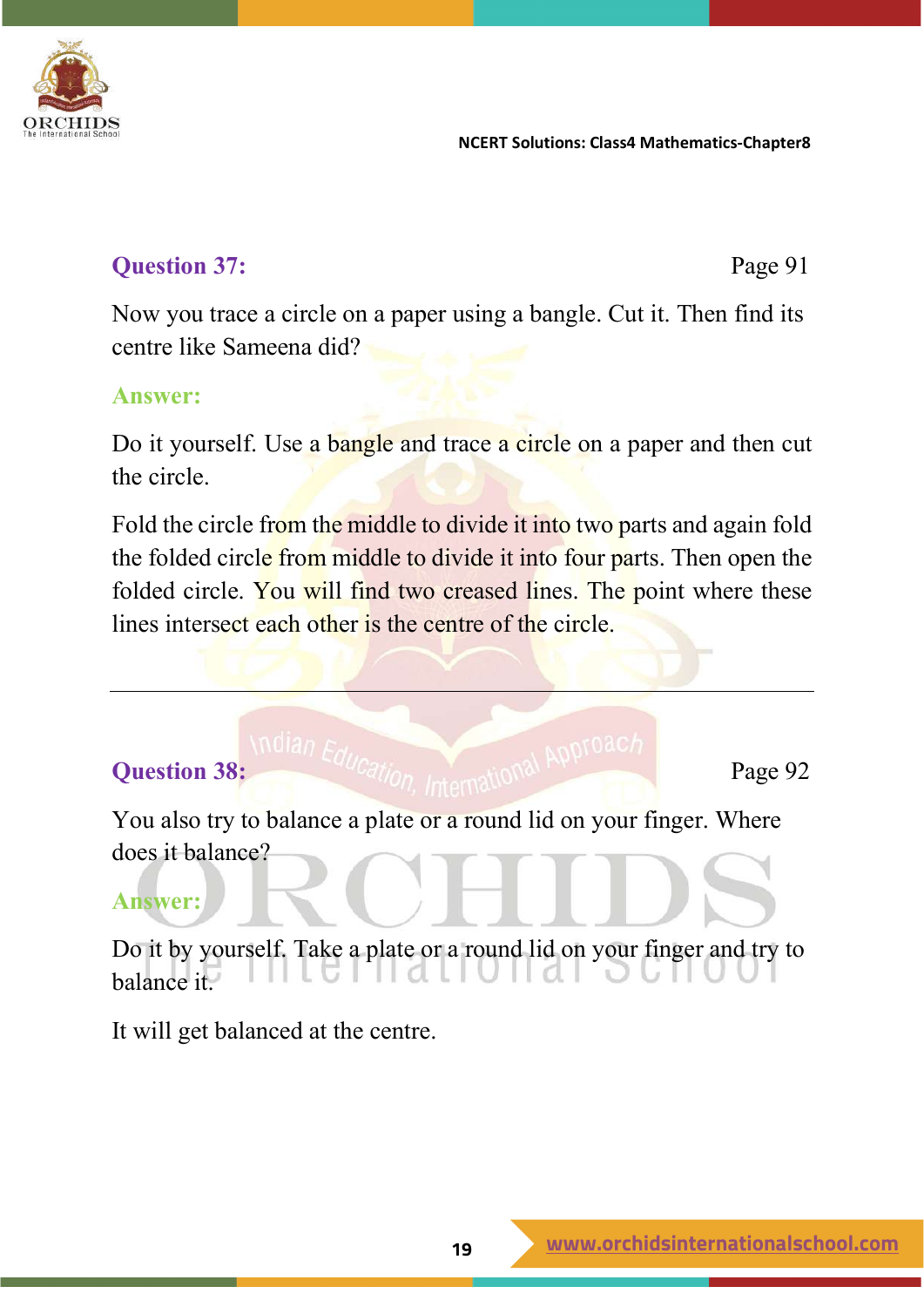

 **NCERT Solutions: Class4 Mathematics-Chapter8 Question 39:** Page 93

Now everybody was excited to spin their tops which looked like this:



Guess:

Whose top will not spin at all?

# **Answer:**

It is observed that the stick in the top of Zakir and Naina is at the side. Therefore, Zakir's and Naina's top will not spin at all.

# **Question 40:**

Whose top will spin a little?

# **Answer:**

The stick in the Guddu's top is near to the centre. Therefore, his top will spin a little. ternational School

# **Question 41:**

Whose top will spin the best?